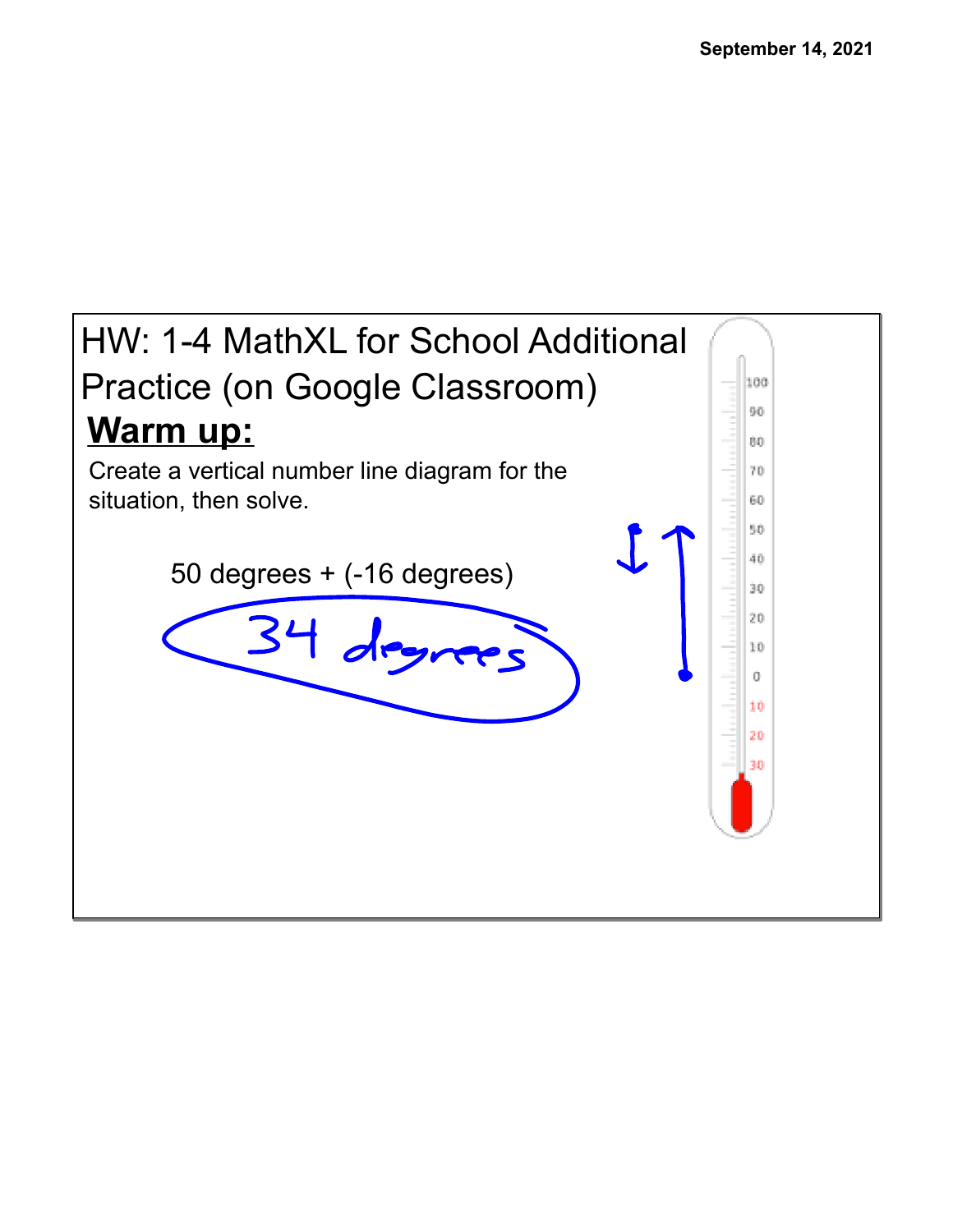How do you add two negative numbers?<br>add the absolute values and make the sum negative How do you add two numbers of different signs?<br>Subtract the absolute values and take the sign of the # w/ the bigger absolute value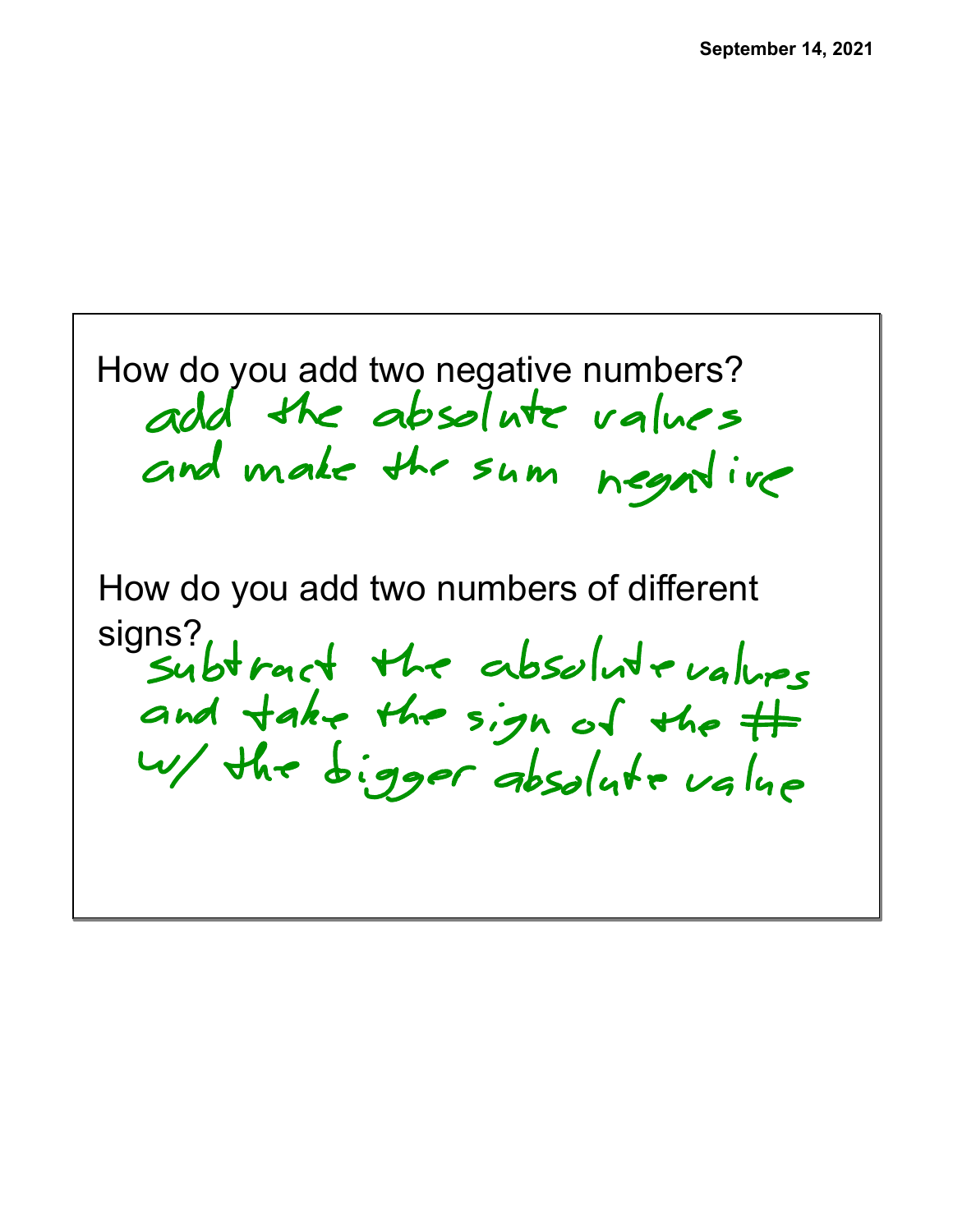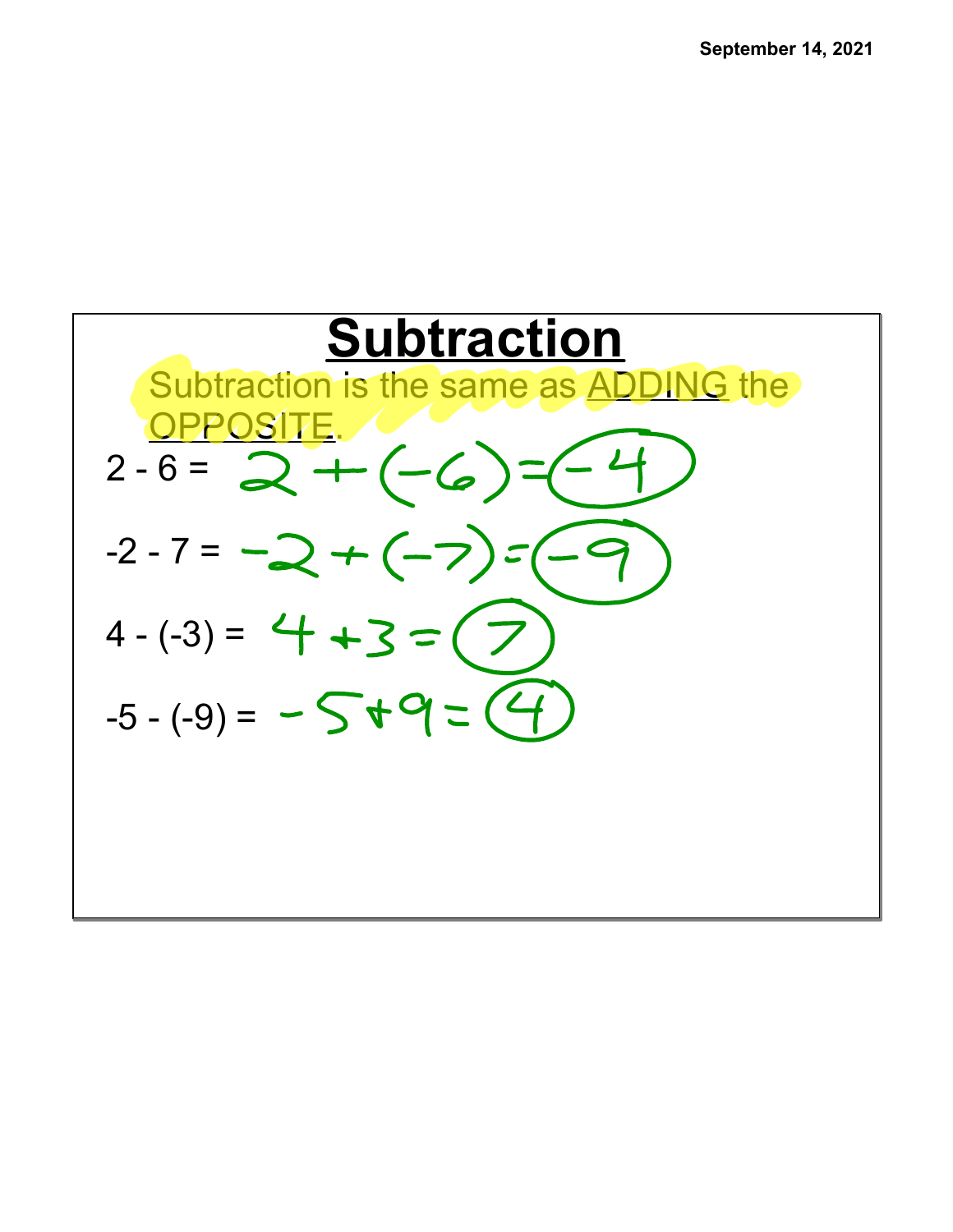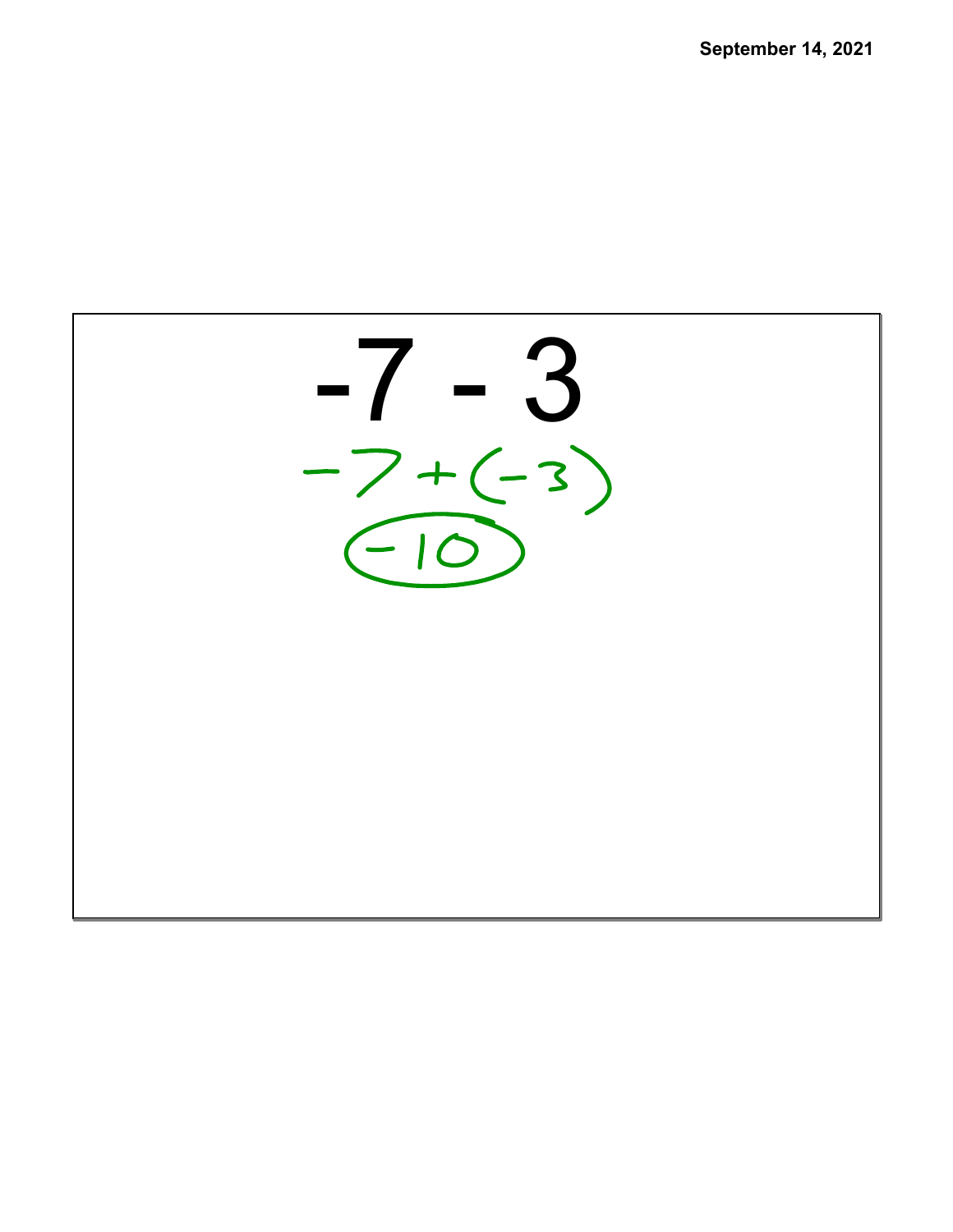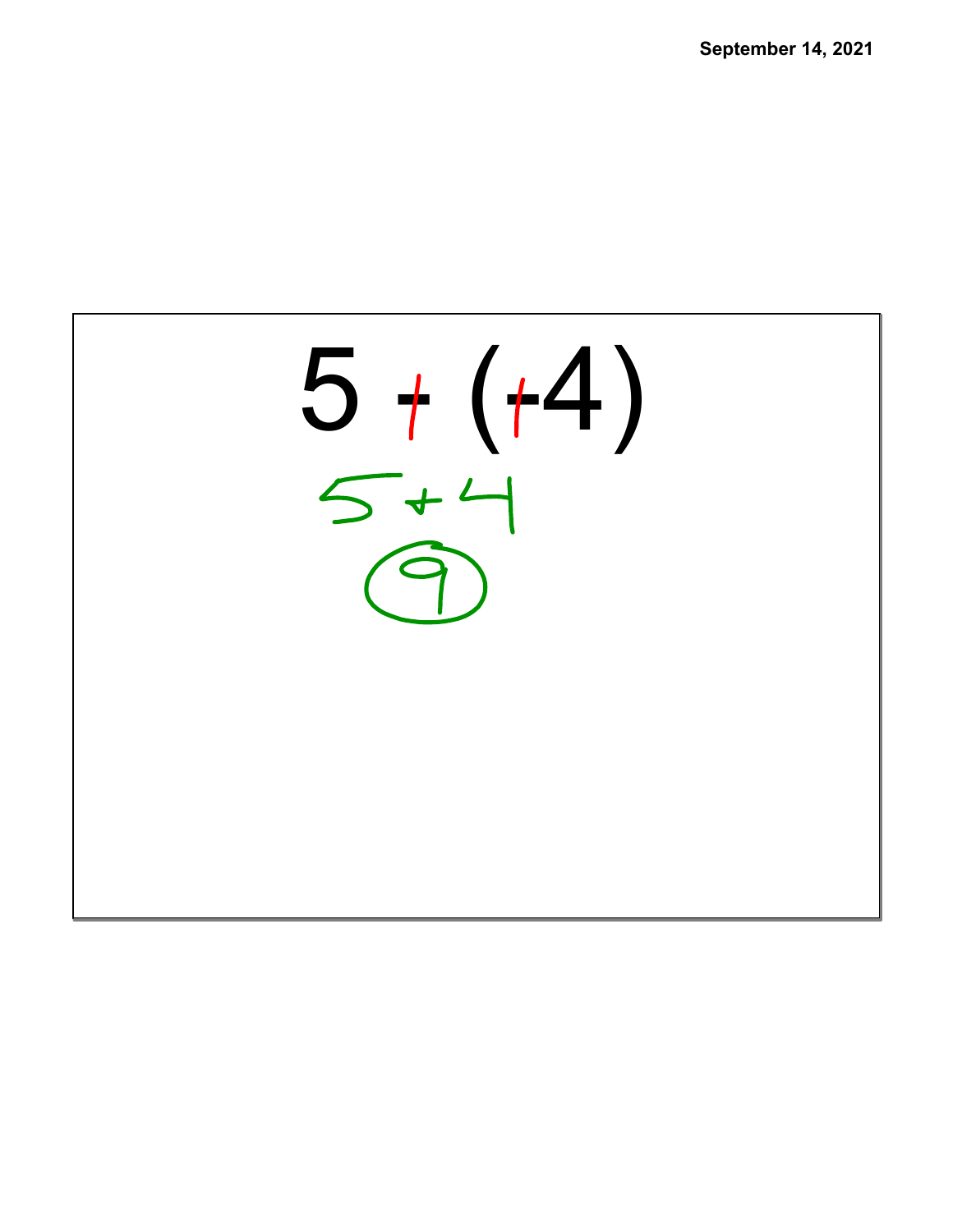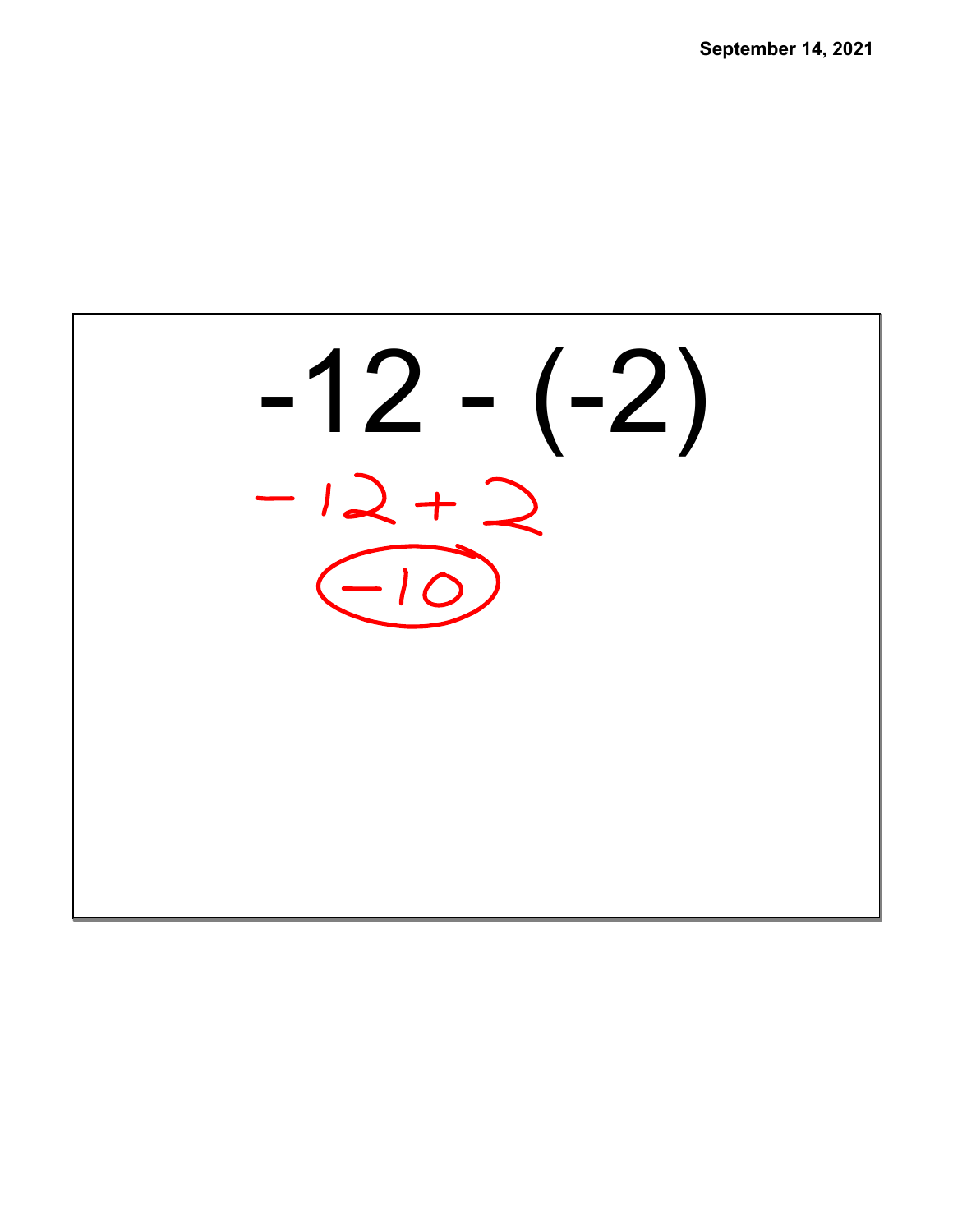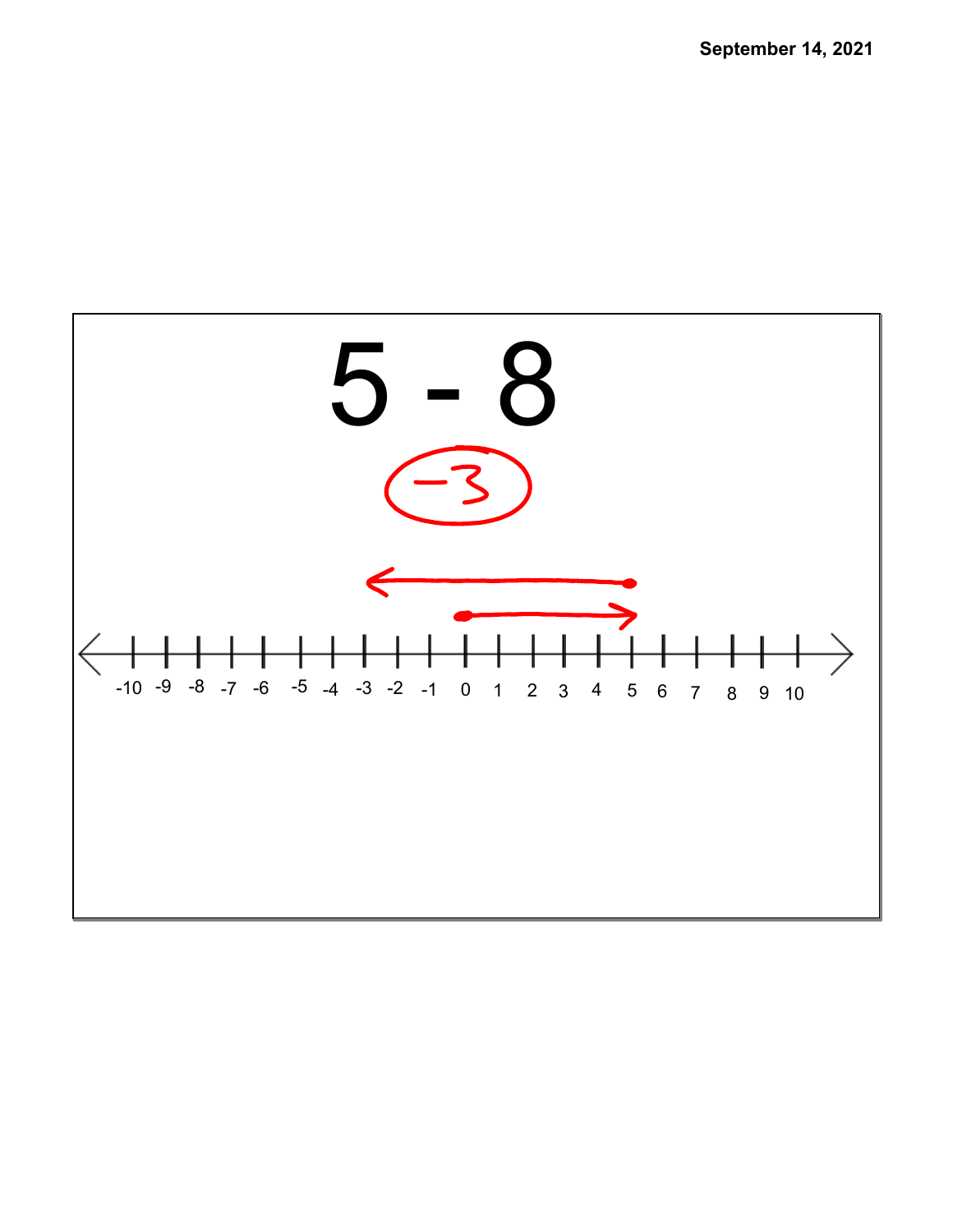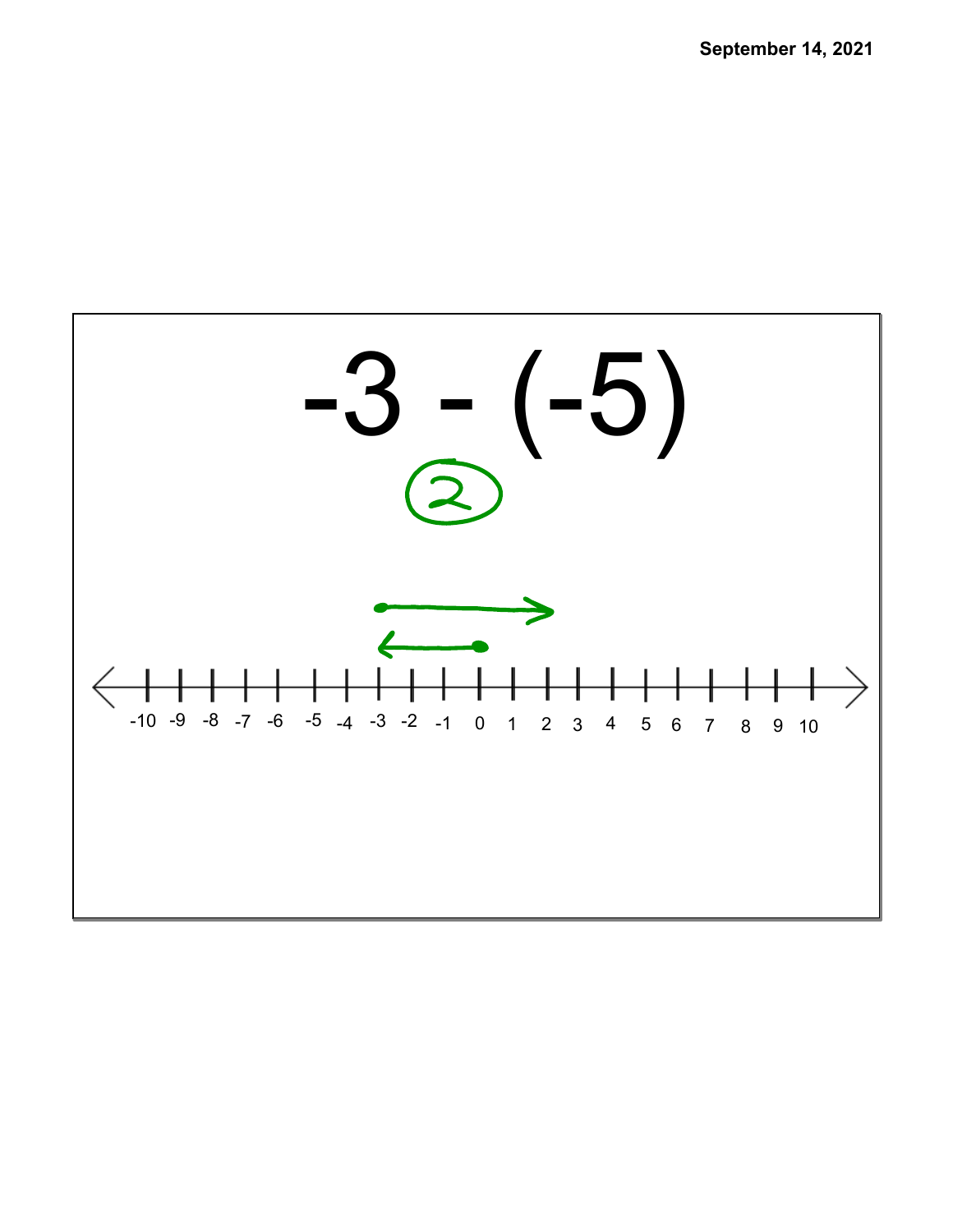![](_page_8_Figure_1.jpeg)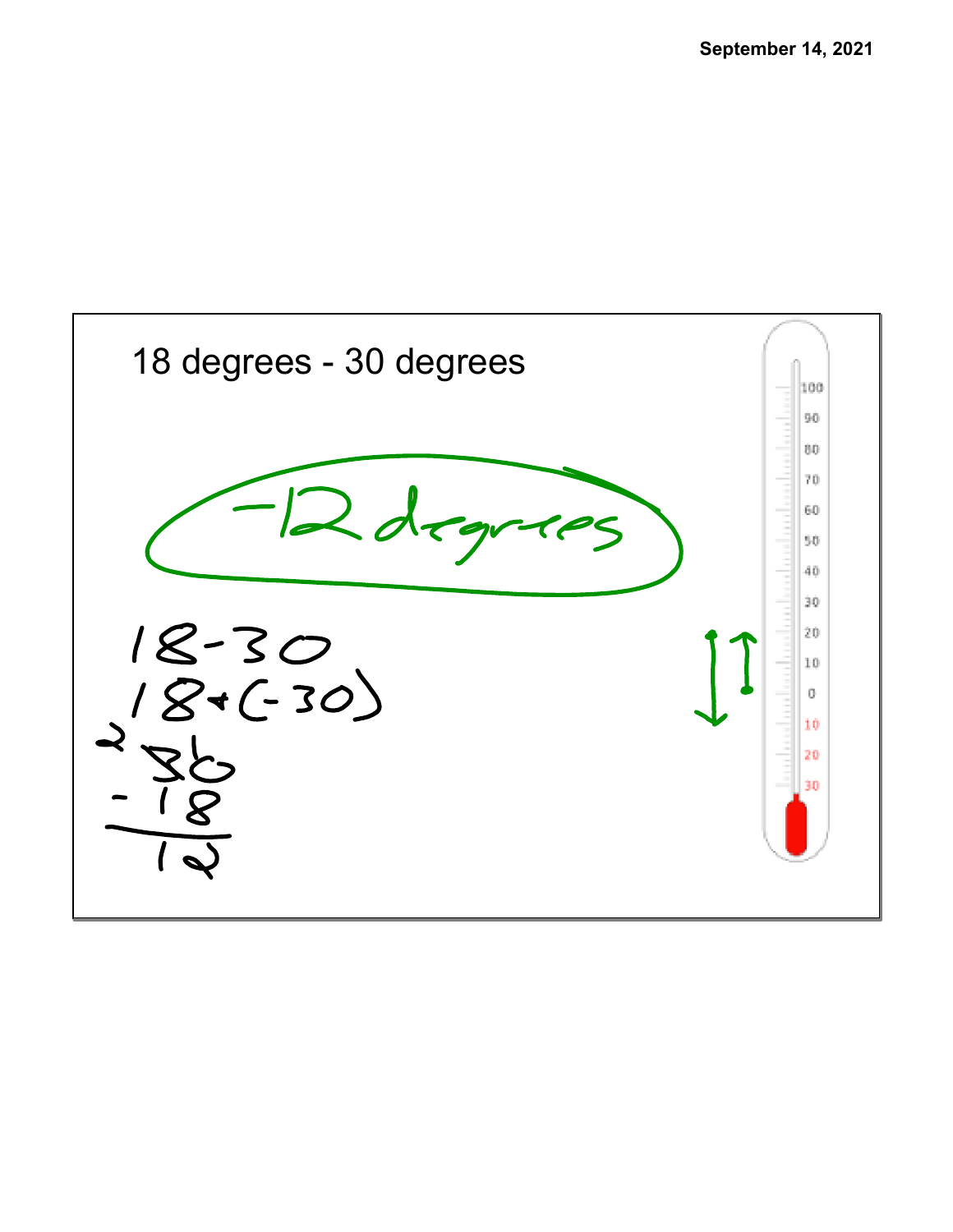![](_page_9_Figure_1.jpeg)